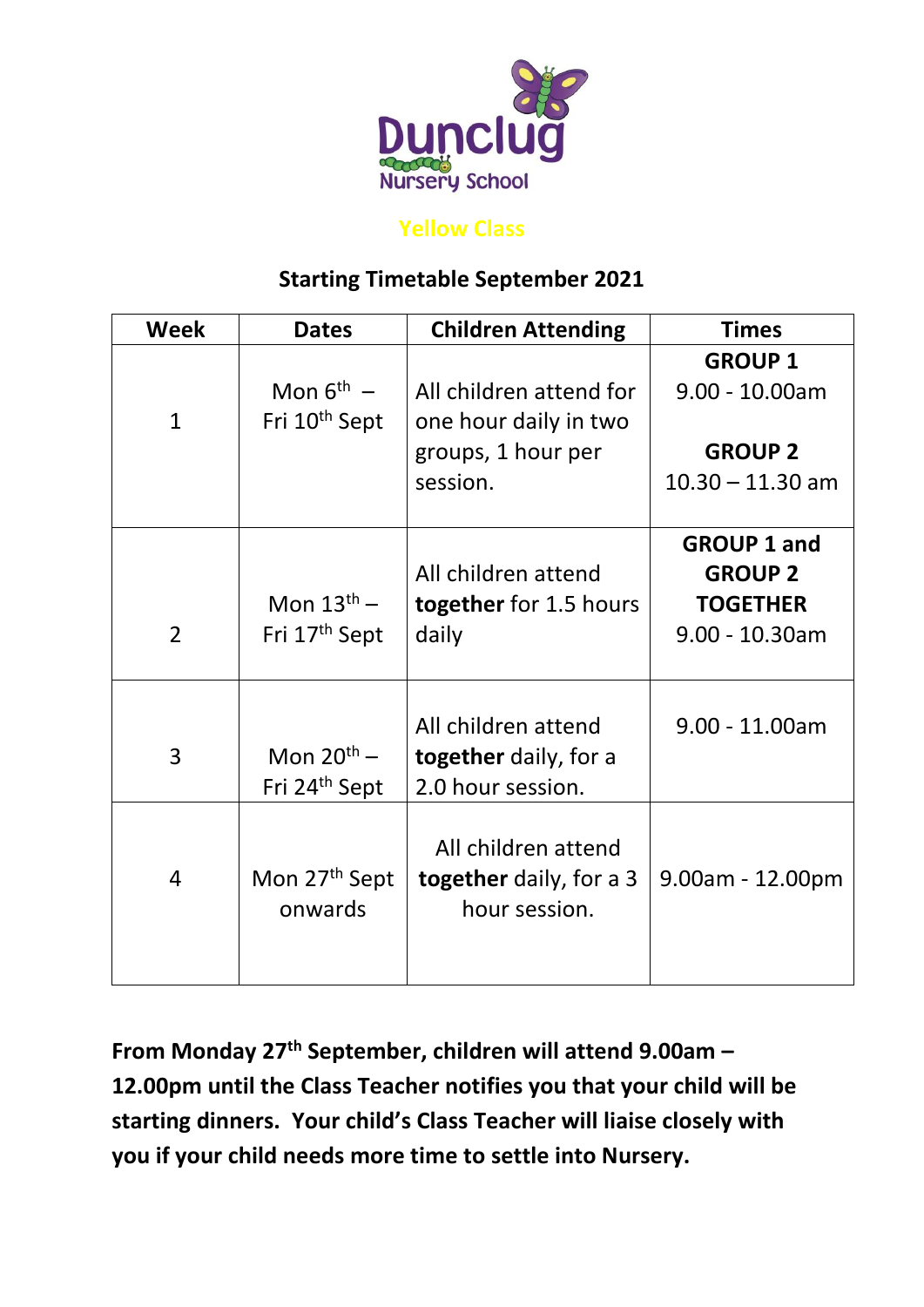

#### **Red Class**

## **Starting Timetable September 2021**

| <b>Week</b>    | <b>Dates</b>              | <b>Children Attending</b>    | <b>Times</b>       |
|----------------|---------------------------|------------------------------|--------------------|
|                |                           |                              | <b>GROUP 1</b>     |
|                | Mon $6^{th}$ –            | All children attend for      | $8.45 - 9.45$ am   |
| $\mathbf{1}$   | Fri 10 <sup>th</sup> Sept | one hour daily in two        |                    |
|                |                           | groups, 1 hour per           | <b>GROUP 2</b>     |
|                |                           | session.                     | $10.15 - 11.15$ am |
|                |                           |                              |                    |
|                |                           |                              | <b>GROUP 1 and</b> |
|                |                           | All children attend for      | <b>GROUP 2</b>     |
|                | Mon $13^{\text{th}}$ –    | 1.5 hours daily $-$ both     | <b>TOGETHER</b>    |
| $\overline{2}$ | Fri 17 <sup>th</sup> Sept | groups together              |                    |
|                |                           |                              | $8.45 - 10.15$ am  |
|                |                           |                              |                    |
|                | Mon $20^{th}$ –           | All children attend          |                    |
| 3              | Fri 24 <sup>th</sup> Sept | <b>together</b> daily, for a | $8.45 - 10.45$ am  |
|                |                           | 2.0 hour session.            |                    |
|                |                           |                              |                    |
|                | Mon 27 <sup>th</sup> Sept | All children attend          |                    |
| 4              | onwards                   | <b>together</b> daily, for a | $8.45 - 11.15$ am  |
|                |                           | 2.5 hour session.            |                    |
|                |                           |                              |                    |

# **Your child's Class Teacher will liaise closely with you if your child needs more time to settle into Nursery.**